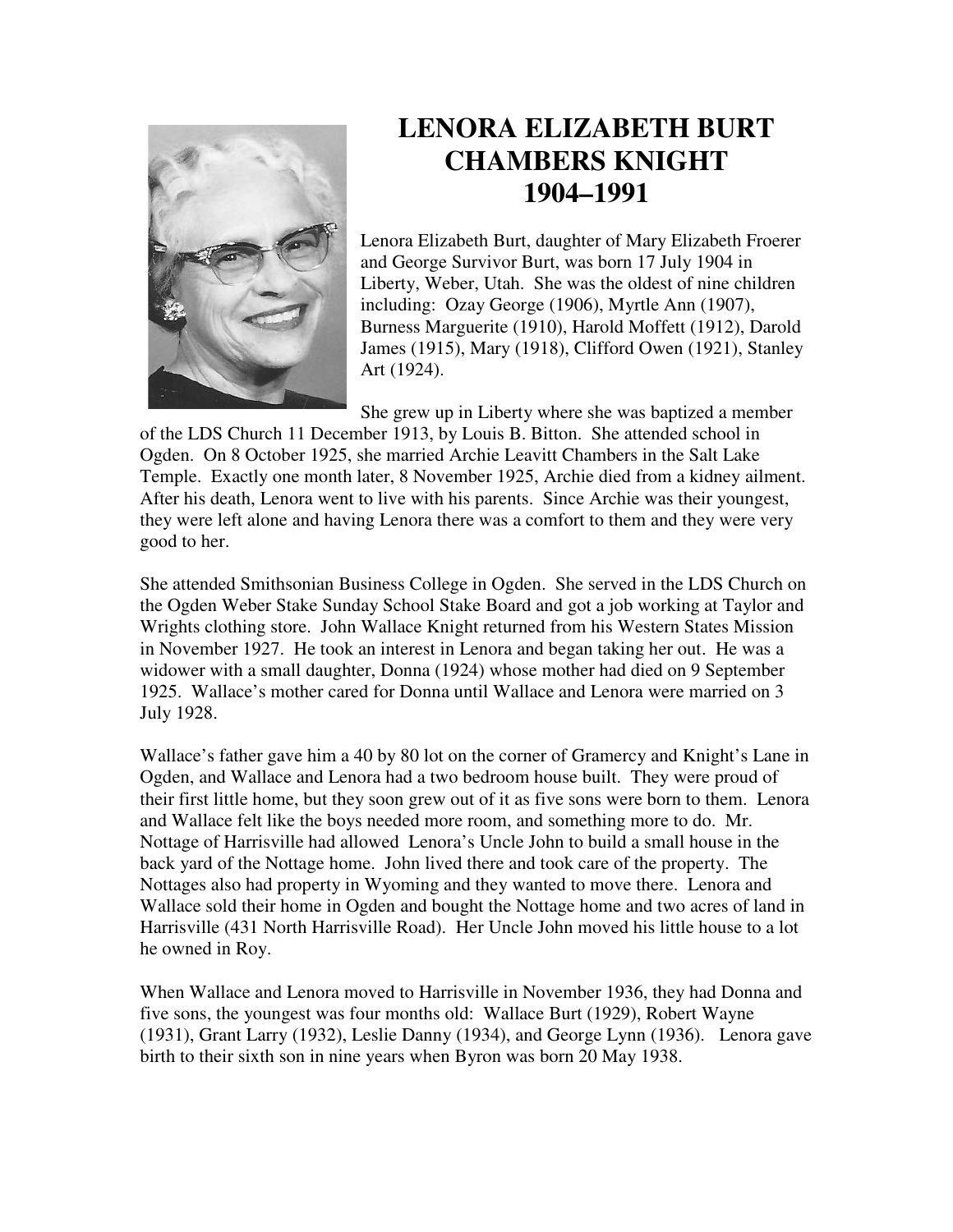The kitchen was the favorite room in their house because that is where the stove was and in the winter, it was the only room that was warm. Later they installed a heater in the living room, but the upstairs bedrooms were cold in the winter. In the summer those upstairs rooms were hot and the boys often slept outside where it was cooler. With that many boys so close together, there was a lot of noise and fun in their home, and the boys grew to enjoy one another. Wallace was a good father to them. He played with them, worked with them, took them to church, and taught them as they did many things together. They had a typical little farm for that era, including a garden and farm animals for family food production. The family worked hard for what they got and they were happy.

However, the family did not escape some sad times. On 13 November 1954, Lenora's father died. A few weeks later, 4 December 1954, their third son, Larry, became ill and died of kidney failure, and the next year they lost a grandson.

After their children were married, Wallace and Lenora moved back to Ogden in November 1967. They lived there for about two years. They moved back to Harrisville into a home next to the church (1290 North Harrisville Road) where they lived for three or four years. Next, they moved to 775 North Harrisville Road where they lived the remainder of their lives. Now Lenora had more time to devote to her hobbies of making throw rugs and foot stools from scrap pieces of material.

Because Wallace was employed with the railroad, they were able to travel. They went on four or five wonderful trips with the Southern Pacific "Old Timers." They traveled to all but three states in the United States, and went to Canada twice. They also traveled to Cuba. In their later years, they spent eleven winters in Mesa, Arizona, where they did temple work in the Mesa LDS Temple.

Wallace suffered a stroke on 13 July 1970. Lenora was able to care for him with the help of her sons until he died 24 June 1973. He is buried in the Ogden City Cemetery.

Lenora remained active for many years after Wallace died. She often went to the Ogden Temple. She made quilts, knitted, and crocheted. She died 16 November 1991 and is buried in the Ogden City Cemetery.

## **SOURCE:**

Knight, Marcia. Autobiography of Lenora Elizabeth Burt Chambers Knight. Unpublished manuscript.

Knight, Byron. Family Records.